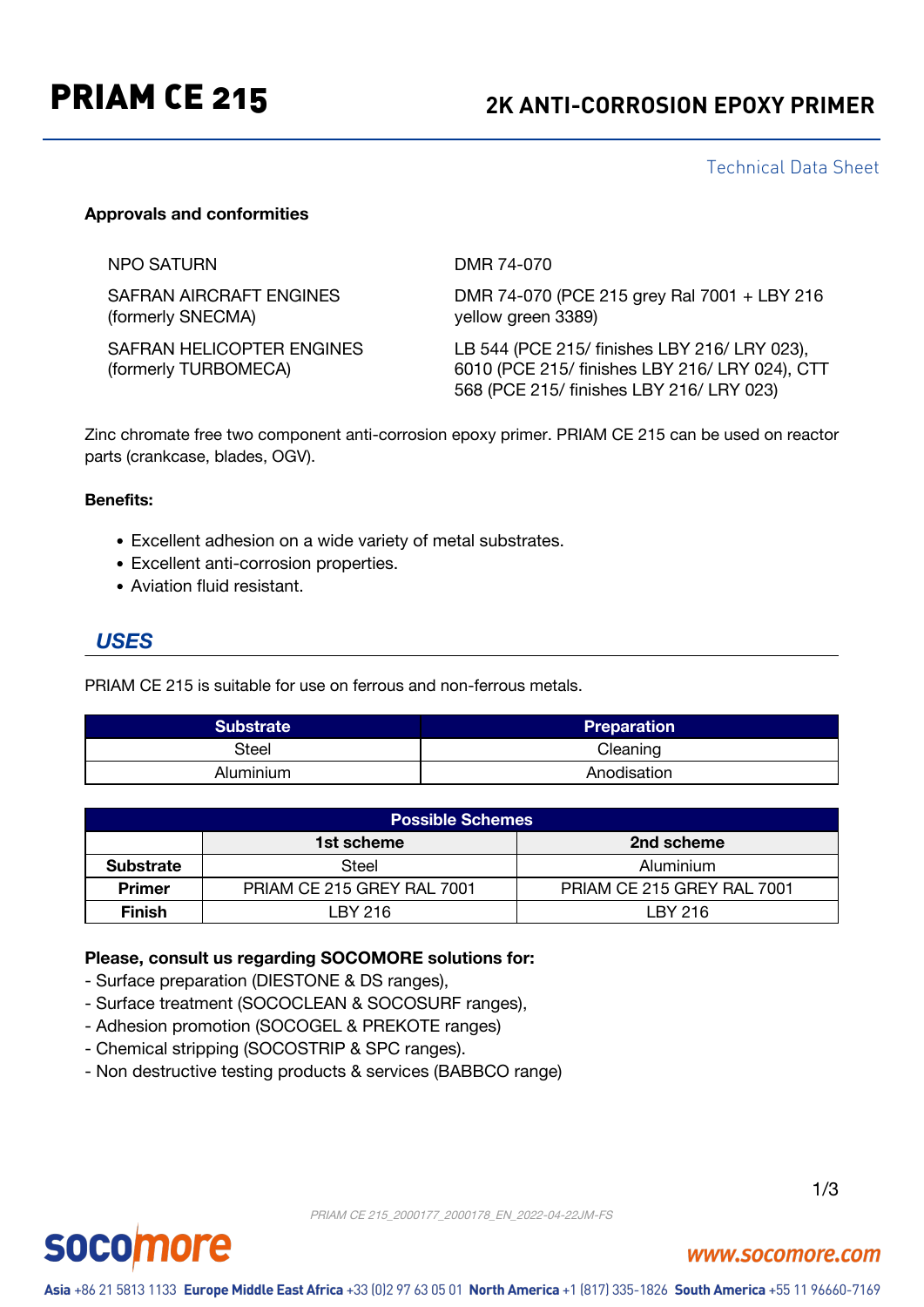## **SOCOMOFE** The Surface Company



## *DIRECTIONS FOR USE*

### **Two Component Product**

| <b>Name</b>    | Pot-Life (hh:mm) |
|----------------|------------------|
| PCE 215 PART B | 108:00           |

## **Preparation & Application**

During application, the following requirements must be adhered to:

- $\bullet$  15°C < T° < 35°C
- $20\% <$  Hy  $< 80\%$

|                           | 1 - PNEUMATIC SPRAYING Viscosity 25 s +/- 5 AFNOR 4 | Volume Weiaht' |     | Tol +/- $\%$ |
|---------------------------|-----------------------------------------------------|----------------|-----|--------------|
| <b>Base</b>               | PRIAM CE 215 GREY RAL 7001                          | I3.3           | 84  |              |
|                           | <b>Hardener PCE 215 PART B</b>                      |                | 16  |              |
| Thinner<br><b>IDL 162</b> |                                                     |                | '25 | '10          |

Table: Application method determines thinner ratio. Viscosity measurements provided are intended to be guidelines only and not parameters for quality control. Verified information is provided in certification documents, which are available from the technical department on request.

| <b>AIR DRYING</b>     |              |  |
|-----------------------|--------------|--|
| <b>Characteristic</b> | <b>Value</b> |  |
| Dust dry              | 100:10 hour  |  |
| Touch dry             | 00:30 hour   |  |
| Hard dry              | 48:00 hours  |  |
| Overcoating           | 12:00 hours  |  |

| <b>FORCED DRYING</b>  |                 |  |
|-----------------------|-----------------|--|
| <b>Characteristic</b> | <b>Value</b>    |  |
| Flash off             | 100:30 hour     |  |
| Force dry             | 100:30 hour     |  |
| Temperature           | $ 60^{\circ}$ C |  |

## *TECHNICAL CHARACTERISTICS*

| Technical Data - Product Ready For Use |                 |  |
|----------------------------------------|-----------------|--|
| <b>Characteristic</b>                  | <b>Value</b>    |  |
| Weight solids                          | $151\% + (-3)$  |  |
| Volume solids                          | $ 31\% +  -3 $  |  |
| Recommended wet film thickness         | $50 \mu m + 15$ |  |
| Recommended dry film thickness         | $15 \mu m + -5$ |  |

2/3

PRIAM CE 215\_2000177\_2000178\_EN\_2022-04-22JM-FS



## www.socomore.com

Asia +86 21 5813 1133 Europe Middle East Africa +33 (0)2 97 63 05 01 North America +1 (817) 335-1826 South America +55 11 96660-7169